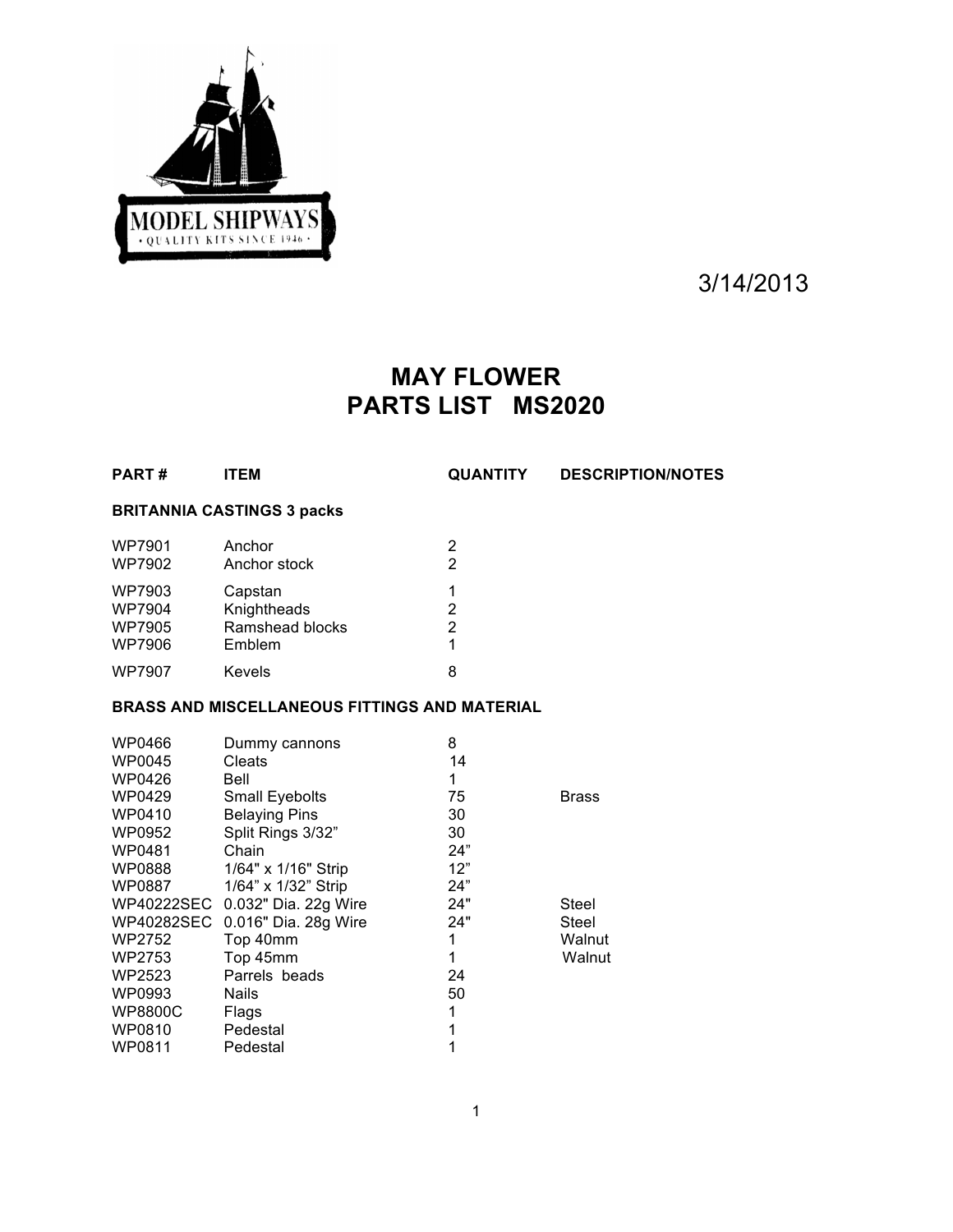| WP1868     | .005 styrene clear 4x4"    | 1 |
|------------|----------------------------|---|
| WPLOT08-01 | .010 white pinstripe tape  | 1 |
| WPLOT08-04 | 1/16" white pinstripe tape | 1 |
| RH4516     | Display Board              | 1 |

sheet for windows

#### **DEADEYES, BLOCKS, AND OTHER WOOD FITTINGS**

Note: All deadeyes and blocks are Walnut unless otherwise noted.

| WP0339        | 1/8" Dia. Deadeyes  | 36 |
|---------------|---------------------|----|
| WP0340        | 3/16" Dia. Deadeyes | 52 |
| WP0341        | 9/32" Dia. Deadeyes | 4  |
| WP0301        | 3/32" Single Blocks | 60 |
| WP0302        | 1/8" Single Blocks  | 28 |
| <b>WP0308</b> | 1/8" Double Blocks  | 8. |

### **RIGGING LINE**

Note: Rigging line is Cotton/Poly mix. Black is for standing rigging. Manila is for running rigging. Stain line for other desired coloring.

| WP1218        | 0.008" Dia. Black       | 20 yds |
|---------------|-------------------------|--------|
| <b>WP1204</b> | 0.018" Dia. Black       | 20 yds |
| WP1210        | 0.021" Dia. Black       | 20 yds |
| <b>WP1211</b> | 0.028" Dia. Black       | 10 yds |
| <b>WP1215</b> | 0.040" Dia. Black       | 1 yd   |
| WP1241        | 0.008" Dia. Manila Hemp | 30 yds |
| <b>WP1247</b> | 0.018" Dia. Manila Hemp | 20 yds |
| WP1242        | 0.021" Dia. Manila Hemp | 20 yds |
| <b>WP1244</b> | 0.040" Dia. Manila Hemp | 1 yd   |
|               |                         |        |

#### **WOOD DOWELS**

Note: All dowels are Beech unless otherwise noted. Dowels are supplied in lengths as noted. Cut to length as required.

| WP5101-18 | $1/8" \times 24"$  | Fore topmasts mizzen & boomkin                       |
|-----------|--------------------|------------------------------------------------------|
|           |                    | Spritsail yard                                       |
| WP5102-24 | $5/32" \times 24"$ | Bowsprit, Main topmasts & fore yard                  |
| WP5103-12 | $3/16" \times 12"$ | Main yard                                            |
| WP5104-24 | $1/4" \times 24"$  | Main mast, Fore mast                                 |
| WP5100-24 | $5/64" \times 12"$ | Fore topsail yard, main topsail yard, flag<br>staffs |

#### **WOOD STRIPS, SHEETS, AND BLOCKS**

Note: All wood is Basswood or Limewood (European Basswood) unless otherwise noted. Wood strips, sheets, and blocks are supplied in lengths as noted. Cut to length as required.

#### **STRIPS**

| WP3600-24 | $1/32$ " x $1/32$ " x $24$ "    | 25 |
|-----------|---------------------------------|----|
| WP3602-24 | $1/16" \times 1/32" \times 24"$ | 9  |
| WP3604-24 | $1/32"$ x $1/8"$ x $24"$        | 80 |
| WP3618-24 | $1/16"$ x $1/16"$ x $24"$       | 7  |
| WP3619-24 | $1/16" \times 3/32" \times 24"$ | 12 |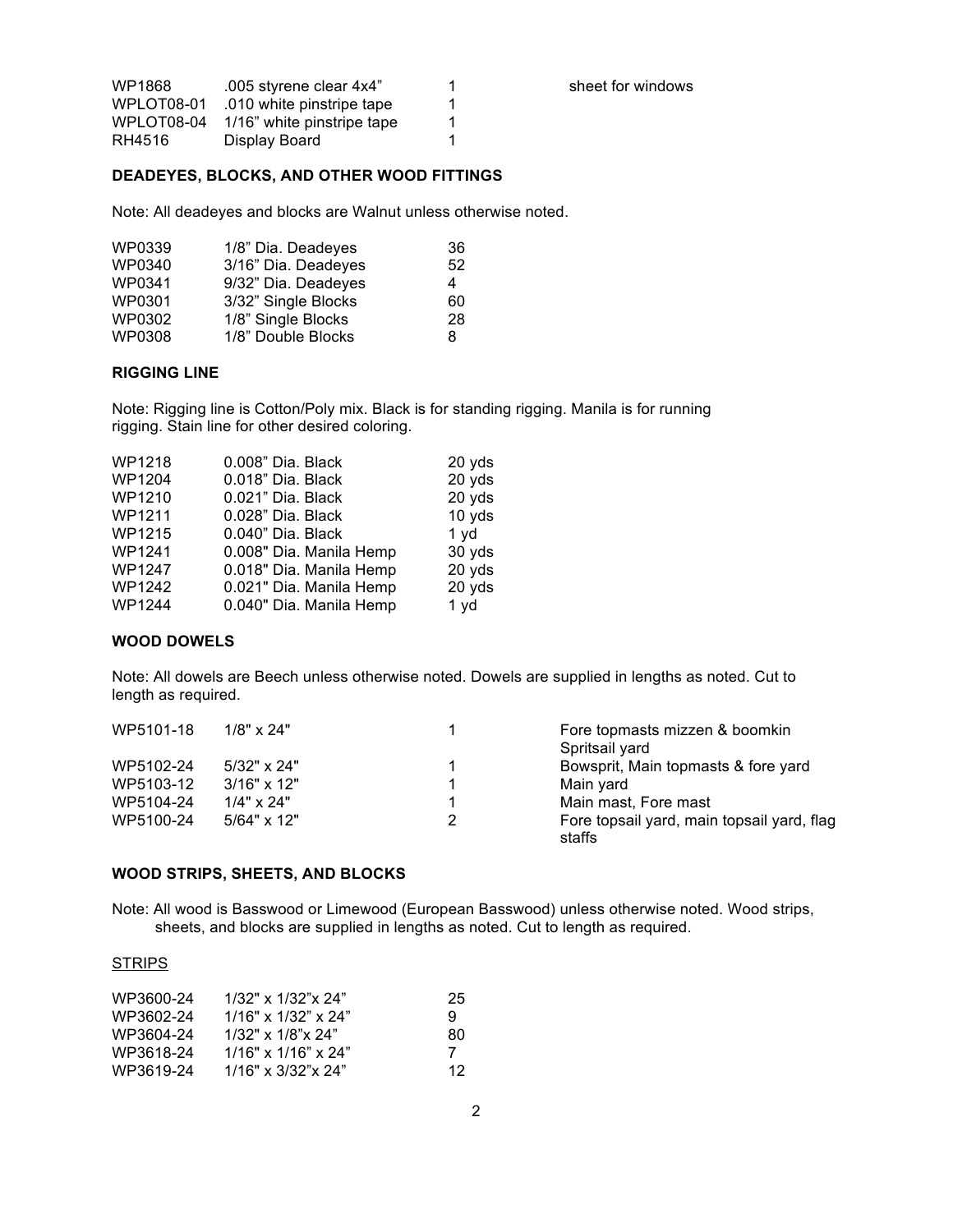| WP3620-24 1/16" x 1/8" x 24" | 60  |                 |
|------------------------------|-----|-----------------|
| $1/8$ " x $1/8$ " x $24$ "   |     |                 |
| 3/32" x 3/32" 24             | -5  |                 |
| 1/16" x 3/16" x 24"          | - 2 | Garboard strake |
|                              |     |                 |

## **LASER CUT AND MACHINE CUT PARTS WOOD PARTS**

Note: All Laser-Cut wood is Basswood or Limewood (European Basswood) unless otherwise noted.

| WP0334          | <b>Grating strips</b>                                                                                                                                                                              | 10 |   |                                                                              |
|-----------------|----------------------------------------------------------------------------------------------------------------------------------------------------------------------------------------------------|----|---|------------------------------------------------------------------------------|
| <b>WP4620-A</b> | 3/16" Thick Set Plywood                                                                                                                                                                            | 1  |   |                                                                              |
|                 | False keel (bulkhead former)<br><b>Bulkhead OO</b>                                                                                                                                                 |    |   | 1 part<br>1 part                                                             |
| WP4649-B        | 3/16" Thick Set Plywood                                                                                                                                                                            |    | 1 |                                                                              |
|                 | Stern pieces<br>Stern frames<br><b>Mast fillers</b><br>bow fillers including false decks                                                                                                           |    |   | 3 parts<br>2 parts<br>7 parts<br>4 parts                                     |
| <b>WP4649-C</b> | 3/16" Thick Set Plywood                                                                                                                                                                            |    | 1 |                                                                              |
|                 | Bulkheads 1, 2, A, B, C, CC, D, E                                                                                                                                                                  |    |   | 8 parts                                                                      |
| WP4649-D        | 3/16" Thick Set Plywood                                                                                                                                                                            |    | 1 |                                                                              |
|                 | Bulkheads 4b, 5, 4, 3, 2b                                                                                                                                                                          |    |   | 5 parts                                                                      |
| <b>WP4635-E</b> | 1/32" Thick Set                                                                                                                                                                                    | 1  |   |                                                                              |
|                 | Poop Blulkhead<br><b>Beakhead Blulkhead</b><br>Half/false deck Blulkhead<br><b>Head Blulkhead</b><br>Great Cabin Blulkhead<br>Poop false deck Blulkhead<br>Forecastle false deck Blulkhead<br>Deck |    |   | 1 part<br>1 part<br>1 part<br>1 part<br>1 part<br>1 part<br>1 part<br>1 part |
| WP4635-F        | 1/32" Thick Set                                                                                                                                                                                    | 1  |   |                                                                              |
|                 | <b>Bulwark</b><br>Stern Transom Blulkhead<br>False Deck<br>Template I<br>Template J                                                                                                                |    |   | 2 parts<br>1 part<br>2 parts<br>2 parts<br>2 parts                           |
| WP4613-G        | 1/8" Thick Set                                                                                                                                                                                     | 1  |   |                                                                              |
|                 | Ships rudder<br>Stem knee                                                                                                                                                                          |    |   | 1 part<br>1 part                                                             |